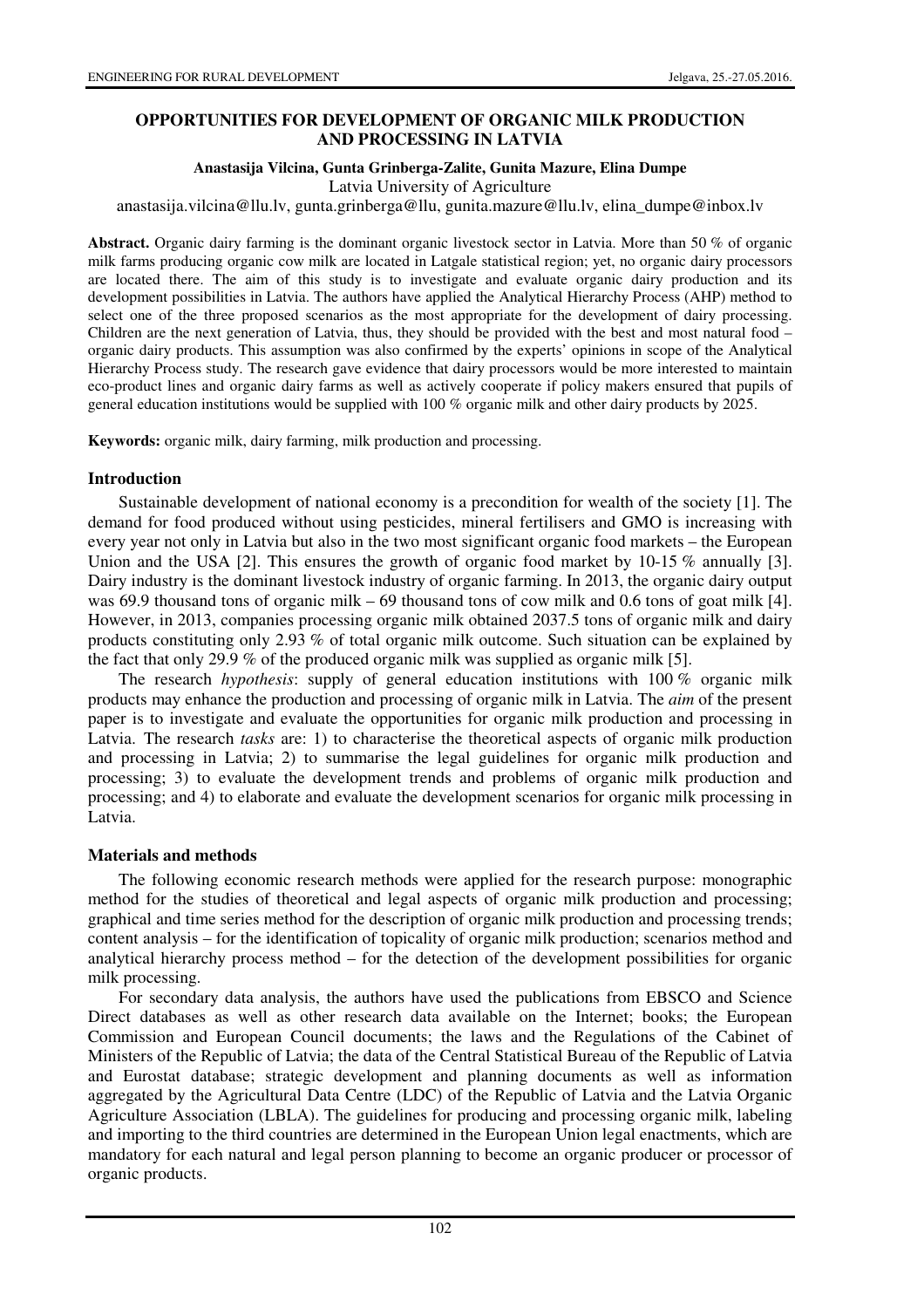The legal regulation for organic production and processing is covered by: a) the EU regulatory enactments:

- Regulation of the European Council (EC) No 834/2007 of 28.06.2007;
- Regulation of the European Commission (EC) No 889/2008 of 05.09.2008;
- Regulation of the European Commission (EC) No 1235/2008 of 08.12.2008.

b) Regulations of the Cabinet of Ministers of Republic of Latvia No 485 "Procedure for Organic Farming Supervision and Control".

To become an organic agriculture producer/processor, it is necessary to obtain an appropriate certificate that complies with the Regulation of the Council (EC) No 834/2007 and Regulation of the Commission (EC) No 889/2008. In Latvia, organic agriculture certification is implemented by the State Ltd "Certification and Testing Centre" and the certification institution "Vides kvalitate" (Quality of Environment).

### **Results and discussion**

Nowadays, generally it is possible to highlight the development of conventional (traditional) or industrial agriculture and also integrated agriculture. In conventional dairy agriculture, cows can be fed by fodder that contains GMO, e.g., soy and maize; whereas in organic farming it is forbidden to feed cows with fodder containing GMO. The animal welfare requirements are much stricter in organic milk livestock than in the traditional one, for example, it is not allowed to burn horns, it is necessary to ensure walking fields and pastures. On organic dairy farms, cows are kept in compliance with the organic production principles, which do not aspire to obtain as high milk yield as possible in contrast to conventional dairy farms that practice it purposefully.

The result of organic farming is not only availability of healthy food but also sustainable, natural environment that ensures high quality of life not only for people but also for plants and animals.

If in 2000 there were only 78 farms registered in Latvia, then within the next 13 years this figure increased to 3.5 thousand of certified organic farms. The largest increase was registered in 2005, when the number of certified organic farms rose 2.8 times compared with 2004, which could be explained by Latvia's accession to the EU in 2004 and the EU support for the promotion of organic farming (Fig. 1).



## Fig. 1. **Number of certified organic farms and certified organic agricultural land areas in Latvia between 2000 and 2013, [6]**

Compared with the other Baltic States, in 2013, there were 1553 organic farms registered in Estonia [7; 8], while 2555 organic farms – in Lithuania [9].

The areas of certified organic farmlands in Latvia continued to increase annually with the simultaneous decrease in the number of certified organic farms from 2009 to 2011, thus, reaching 200.43 thousand ha in 2013 and accounting for 11 % of the utilised agricultural area. This indicator ranks Latvia in the fifth place in the EU by the proportion of organic land of the total land used in agriculture. In Estonia, this indicator is respectively  $-151.26$  thousand ha and accounts for 16 % but in Lithuania – 166.33 thousand ha and accounts for 5.7  $\%$  [7; 10].

Organic agriculture provides such products as honey, milk, meat, cereals, vegetables, berries and fruits. As it is shown in Fig. 2, the largest share of Latvian organic products is made up of milk. In 2013, milk production amounted to 69.6 tons, of which 69 tons accounted for cow milk and 0.6 tons for goat milk [4].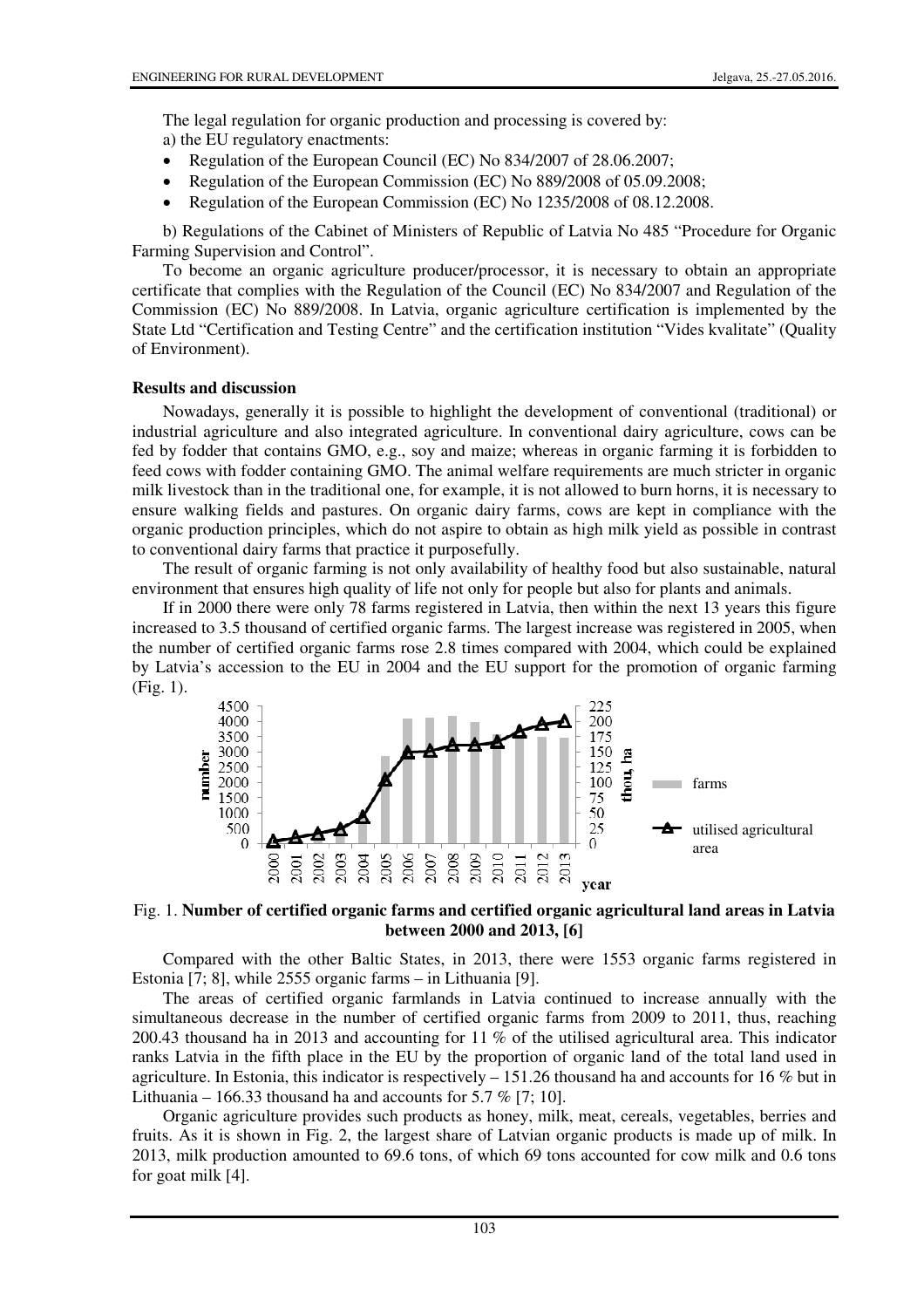

Fig. 2. **Organically certified milk production volume and share in the total volume of milk produced in Latvia between 2008 and 2013, [6]**

In Latvia, production of organic milk volume has been fluctuating between 2008 and 2013. In 2009, its volume increased to 66 thousand tons, yet it decreased in the following year, which could be explained by the economic situation not only in Latvia but also in Europe and other countries of the world. The output of organic milk within the total volume of milk produced from 2008 to 2013 did not exceed 8 %. The fluctuations of organic milk output in Latvia were mainly influenced by the production capacities of organic milk and changes in the number of certified farms. In 2013, the share of organic milk production increased by 2.2 percentage points compared with 2008 and accounted for 7.6 % of total milk production in Latvia.

Latgale statistical region is important in terms of organic milk production, since 57 % of Latvian certified organic milk producers are registered there. Vidzeme region ranks the second with 22 % followed by Kurzeme, Zemgale and Pieriga statistical regions.

The authors have summarised and analysed the Agricultural Data Centre (hereinafter LDC) monitoring results on 662 organic cow milk producers for the period of 2013-2014 to further characterise the organic cow milk producers in Latvia.

The average milk yield per cow in organic farms during the monitoring period of 2013-2014 reached 5771 kg, while the overall average milk yield per cow in Latvia (both organic and conventional farms) in 2013 increased by 4.9 % compared with 2012, thus, amounting to 5508 kg [4].

During the monitoring years of 2013-2014, 35 % of organic farms milked from 5001 kg up to 6000 kg of milk per cow on average;  $28\%$  - from 6001 kg to 7000 kg, whereas 58 farms or 9 % of all farms milked from 7001 kg to 8000 kg of milk; and 2 % of the organic dairy farms milked more than 8001 kg of organic milk per cow (Fig. 3).

The average number of registered cows on organic farms in the monitoring period of 2013-2014 was 18; while the number of registered cows in 77 % of the farms under the supervision ranged from 6 to 49 cows, and only 17 % of the farms held no more than 5 cows. During the monitoring period of 2013-2014, 1 % of the farms had more than 100 registered cows. Moreover, according to the authors' personal information, there are four farms operating in Latvia, which have more than 200 cows. These farms produce organic milk in Koknese, Ventspils, Kuldiga and Kraslava counties.



Fig. 3. **Structure of organic farms by the average milk yield of cows in Latvia, LDC data on 30.09.2014, %,** *N* **= 662 [5]**

Latvian dairy industry is fragmented, which is characterised by a very large proportion of farms with a small number of cows. In 2013, the average number of cows in the herd was 7 cows; whereas, small farms with 1-5 cows made up 79.5 % of all farms [4].

In 2009, there were 13 companies and farms dealing with organic milk processing in Latvia. During the four years, the number of companies has fluctuated - in 2013, there were 17 processing companies registered, while in 2014 – 19 companies [5]. On 17 March 2015, the information obtained by the authors from the Food and Veterinary Service (PVD) on recognised and registered organic farmers indicated that there were 23 organic milk processors in Latvia (Fig. 4).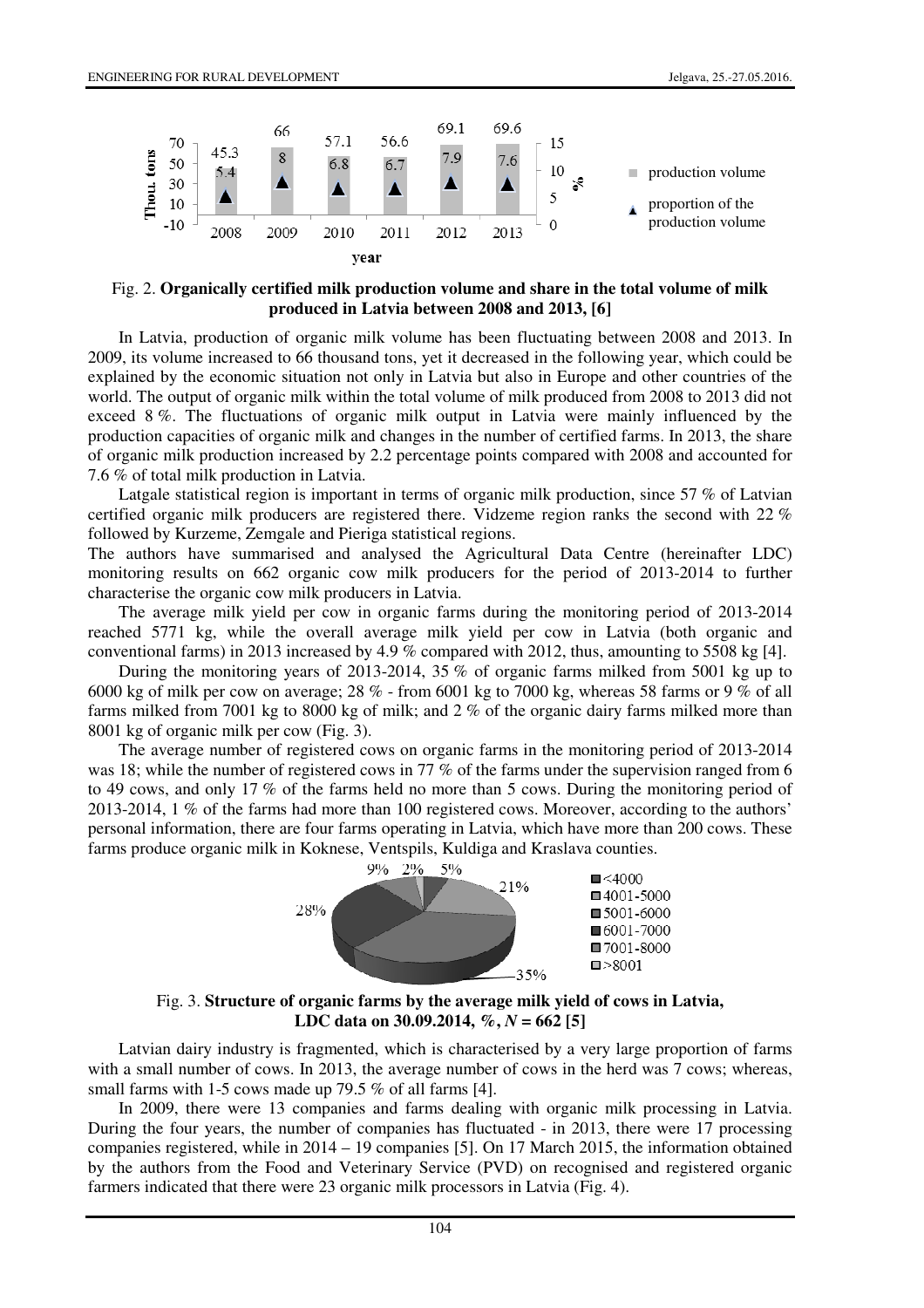Although, the number of registered and recognised companies producing organic milk in Latvia has fluctuated between 2009 and 2013, the processed organic milk volume in 2013 amounted to 2037.5 tons, which could be explained by the increase in the number of organic milk producers and the increased production capacity of processing companies in Latvia.



Fig. 4. **Number of organic milk processors and processed output in Latvia between 2009 and 2013, tons, [5]**

The location of organic milk processing companies within the territory of Latvia gives evidence of insufficient opportunities for organic milk processing in the country. As three of the four organic cow milk processing companies are located in Kurzeme and Pieriga regions, the authors believe that Vidzeme and Latgale organic milk producers are forced to sell their organic milk as conventional milk.

In scientific research the scenario method can be used to forecast future.

In 2011, R. Zanoli, D. Gambelli and D. Vairo developed scenarios for predicting the organic food market development in Europe [2]. The scenario method is suitable to forecast the organic dairy development also in Latvia and to select the best option focusing on the primary objective: the growth of organic dairy industry in Latvia.

The authors have proposed three scenarios to achieve this primary objective:

- cooperation scenario;
- eco line scenario;
- public procurement scenario.

To determine the most appropriate scenario, the authors present a brief overview of each scenario emphasising its positive and negative aspects.

Scenario A: Cooperation scenario. In scope of the cooperation scenario, an agricultural services co-operative society is established in Latgale region, namely, in Rezekne county bordering with Dagda, Balvi, Madona and other provinces. Positive aspects: the decision-makers are organic milk producers themselves; they can attract funding from the national development financial institution "Altum" and the EU. Negative aspects: problems with a successful brand development for attracting consumers; the initial production capacity cannot satisfy the demand of supermarkets.

Scenario B: Eco line scenario. In scope of the eco line scenario, the JSC "Smiltenes piens" and the JSC "Preilu siers" establish a separate organic milk processing line with the intention to purchase organic milk as raw material from Latgale and Vidzeme organic dairy farms. Positive aspects: high brand awareness of the existing conventional products produced by these companies. According to the magazine "Forbes", the brand "Smiltene" of the JSC "Smiltenes piens" is ranked in the 16th place, while the brand "Latgale" of the JSC "Preilu siers" - in the 25th place in the list of Latvian most popular brands [11]. Negative aspects: large financial investments are necessary to create an eco-line; additional costs for other additives – sugar and starch imports.

Scenario C: Public procurement scenario. In scope of this scenario, the legislation of the Republic of Latvia prescribes that general education institutions are to purchase only organic dairy products until 2025. Positive aspects: an additional support instrument for organic milk producers and processors, an opportunity to promote "green" procurement. Negative aspects: "the lowest price" principle in the public procurement, increase in the local government spending.

The analysis of other countries' experience shows that, e.g., schools of the Swedish city Malmo are ensured with 40 % of organic food, in Rome (Italy) – 69 %; whereas Denmark has already stated that 90 % of public procurement food products consist of organic food [12; 13].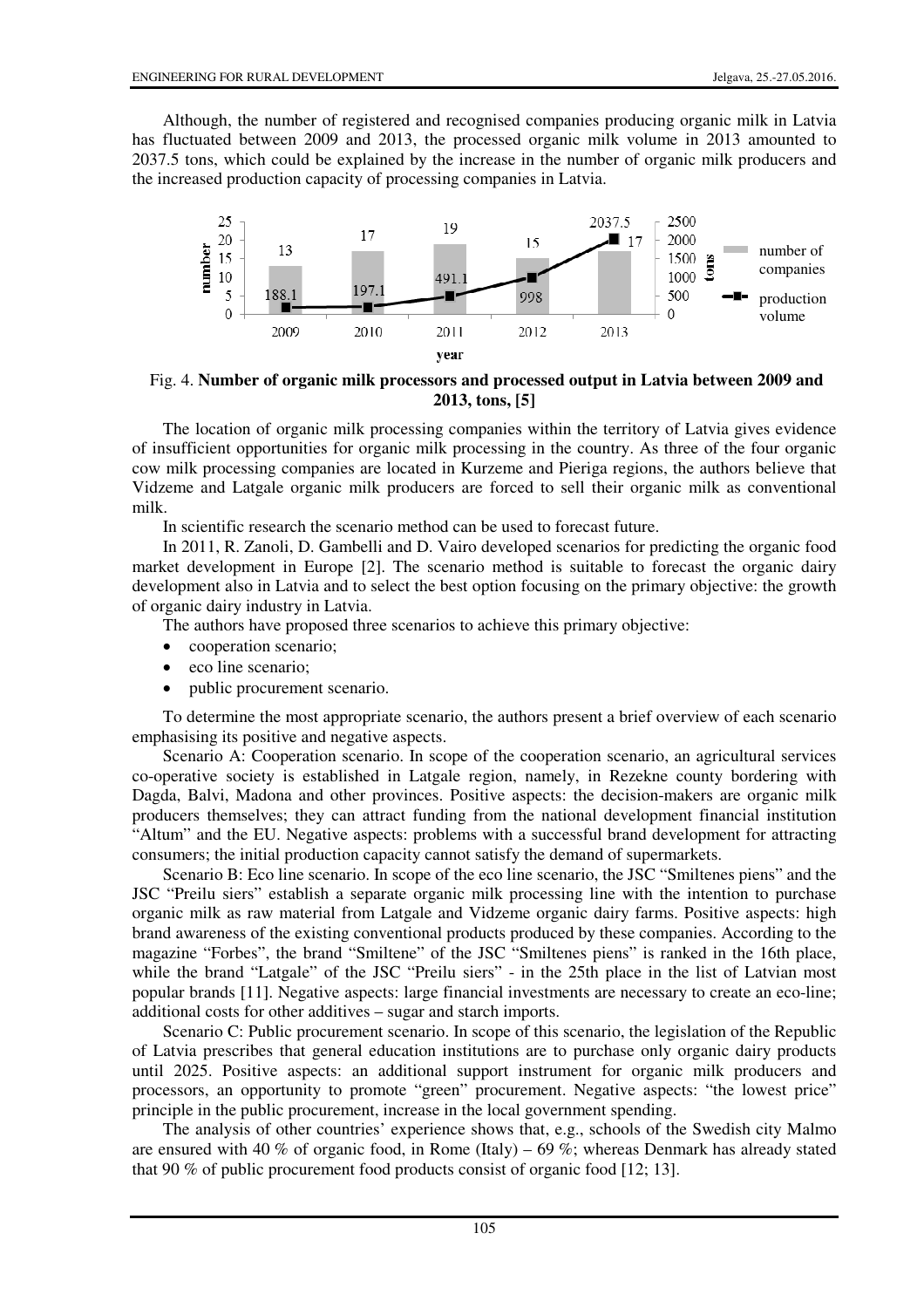The authors invited four experts to participate in the Analytical Hierarchy Process (AHP) research procedures to evaluate the proposed three scenarios. This method is intended for complex decision making. The essence of the method lies in systemic hierarchical arrangement of the problem elements. The problem is gradually divided into several simpler parts that are compared eventually in pairs, thus, assessing the level of the problem elements' interaction in hierarchy. The interests of all the stakeholders of the analysed problem are respected, since the AHP intends to involve several experts in assessing priorities. The evaluations of the experts are presented in numerical values using a relative importance scale [14]. The four experts were: 1) a farm owner, who operates with organic production methods in dairy farming and crop production and is a member of the Latvia Organic Agriculture Association; 2) a project manager of the Latvia Rural Advisory and Training Centre and expert in organic farming; 3) a young mother; 4) a master's student of economics with specialisation in marketing and industry economics.

After summary of the experts' evaluations obtained by using the AHP method, the experts selected the public procurement scenario as the most suitable scenario for the development of organic dairy industry in Latvia (global priority vector  $-$  0.40), followed by the cooperation scenario (0.35) and the eco-line scenario (0.26) (Fig. 5).

Children are the next generation of Latvia, thus, they shall be provided with the best and most natural food - ecological dairy products. Such approach is most distinctively ensured by the public procurement scenario. Moreover, the authors consider that according to this scenario dairies will be more interested in establishing eco-lines in their enterprises but organic milk producers – in establishing cooperatives.



Fig. 5. **Global priority vectors of the alternatives for the development of organic milk processing in Latvia**

Owing to the national support policy change, organic milk processing volumes will increase; moreover, it will comply with the objective determined by the Latvian Sustainable Development Strategy 2030 – Latvia as a "green" country.

However, it is important to emphasise the existing dispersion between the average indicator (49 %), which could be explained by the fact that the implementation of this scenario would increase organic milk processing volumes gradually over a long term, while the implementation of the cooperation and eco line scenarios would increase dairy volumes more rapidly in a short-term period.

#### **Conclusions**

- 1. During the analysed period, Latvia has been the leader among the Baltic States in the number of organic certified farms. Moreover, the proportion of organic land in Latvia constituted 11 % of the utilized agricultural area, which ranked Latvia in the fifth place in the EU by the proportion of organic land of the total land used in agriculture. Based on the obtained data, the authors concluded that Latvian organic dairy farms have the potential to increase production and successfully develop in the future.
- 2. Yet, despite sufficient land resources, the aggregated data show that organic milk did not exceed 8 % in the total amount of milk in the period of 2008-2013. In the authors' opinion, among other problems, the most serious drawback during the anlysed period was that that only 29.9 % of organically produced milk was sold as organic milk. Consequently, the lack of organic milk processing companies in Latgale region results in the sales of organically produced milk as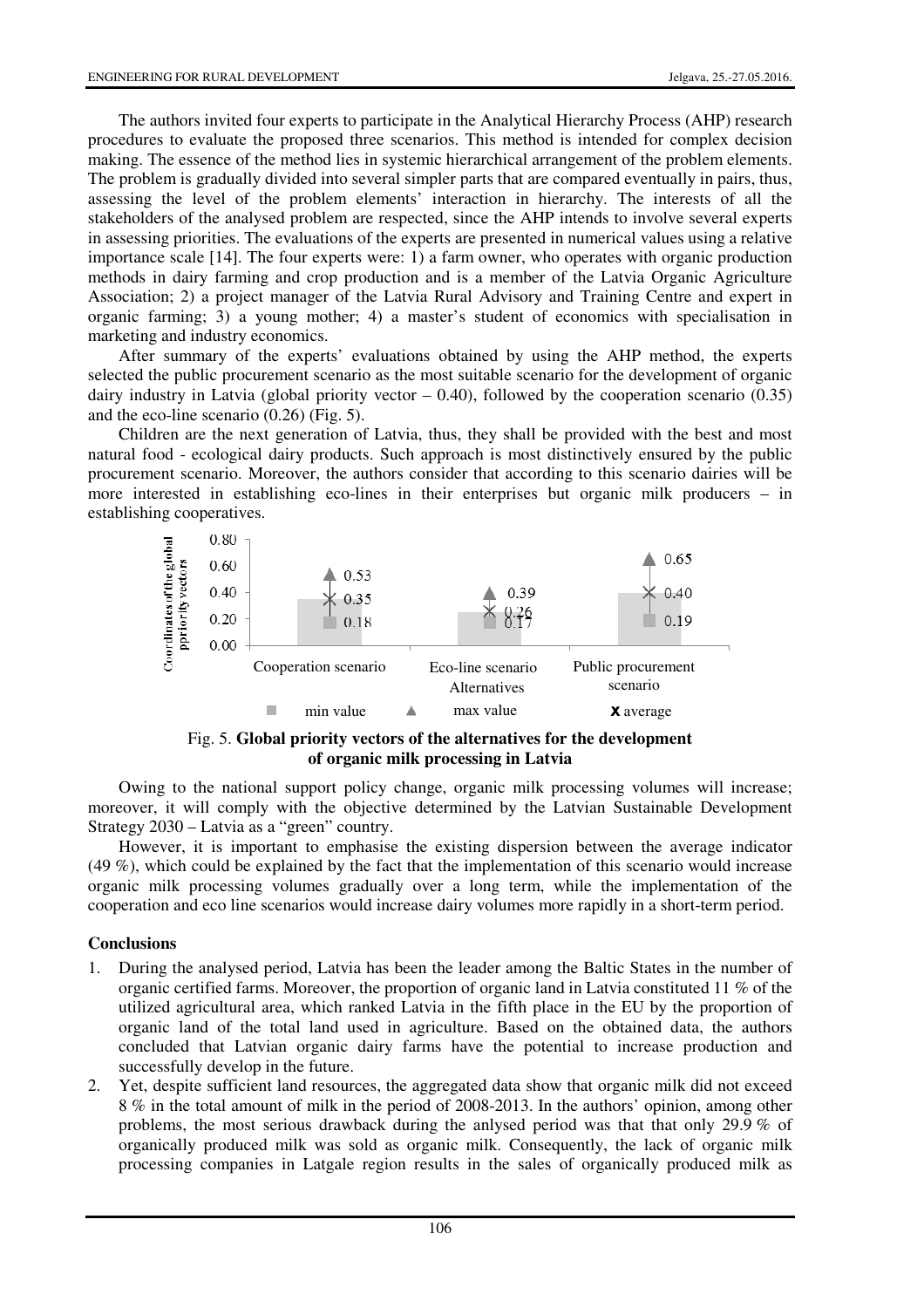conventional milk and reduction of organic farmers' income as organic milk is being sold as conventional for lower price.

- 3. The authors elaborated three scenarios for the development of organic milk processing in Latvia: the cooperation scenario – establishment of organic milk producers' cooperative society; the ecoline scenario – eco line creation at dairies of the JSC "Smiltenes piens" and the JSC "Preilu siers"; and the public procurement scenario – the general education institutions are 100 % supplied with organic milk and dairy products by 2025.
- 4. After performing the hierarchy analysis method, the authors came to the conclusion that organic dairy development could be promoted and Latvian milk processing volumes could be most efficiently increased by implementing the public procurement scenario, which provides that Latvian general education institutions are 100 % supplied with organic dairy products by 2025.

# **Proposals**

- 1. It is necessary to ensure that the policy makers in the Republic of Latvia adopt provisions, which state that the general education institutions should be provided with 100 % organic dairy products by 2025 in order to promote organic dairy development, thus, ensuring Latvian children and young people with high quality, healthy and environmentally-friendly dairy products.
- 2. In order to obtain more objective and precise information on the situation in Latvian dairy industry, the Agricultural Data Centre, in preparing annual monitoring results on dairy farms, has to distinguish records on organic and conventional milk producers because, firstly, the volumes of organic milk production and processing increase every year, and secondly, because conventional dairy farms tend to have their production certified as organic.
- 3. It is recommended for the Ministry of Agriculture, in collaboration with the Agricultural Data Centre, the Rural Support Service and the Food and Veterinary Service, to create a publicly accessible database system providing data on organic farms in Latvia, including dairy farms, to encourage new research development, such as innovation and technology for organic agriculture in order to reduce the difference between organic and conventional production.
- 4. The Food and Veterinary Service, the state Ltd "Certifying and Testing Centre" and the certifying institution "Vides kvalitate" in scope of their activities aimed at creation of organic farming database, should separate milk livestock, providing a detailed information on milk production and dairy cattle so that every citizen could precisely find out the products (and their producers) certified by these institutions.

# **References**

- 1. Baraskina I. Market and Competitiveness of Organic Products. Summary of the Doctoral Thesis. Latvia University of Agriculture, 2010, Jelgava, 116 p.
- 2. Zanoli R., Gambelli D., Vairo D. Scenarios of organic food market in Europe. Elsevier, 2011, No 37, pp. 41-57. Indexed by ScienceDirect.
- 3. Micane I. Biologiskas partikas uzvaras gajiens turpinas (Organic Food Victory March Continues). Kapitals, Nr. 186, 2013, junijs, 74 p. (In Latvian)
- 4. Latvijas lauksaimnieciba 2014 (Latvian Agriculture 2014) LR Zemkopibas ministrija.  $[online][11.09.2015]$ . Available at: https://www.zm.gov.lv/public/files/CMS\_Static\_Page\_Doc/00/00/00/45/84/LAUKSAIMNIECIB ASZINOJUMS\_2014.pdf (In Latvian)
- 5. Biologiskas lauksaimniecibas produktu parstrades attistiba Latvija (2015-2014)(Development of Organic Agriculture Product Processing in Latvia (2015-2014) (2014) Latvijas Biologiskas lauksaimniecibas asociacija. [online][11.12.2015]. Available: http://www.laukutikls.lv/sites/laukutikls.lv/files/article\_attachments/biologisko\_produktu\_parstra de\_zinojums\_2014.pdf (In Latvian)
- 6. Kontroles institucijas registretie biologiskas lauksaimniecibas uzņemumi (Organic Agriculture Enterprises Registered in Databases of Authorised Institutions [online] [11.12.2015]. Available at http://www.pvd.gov.lv/lat/lab\_izvlne/registri/atzto\_un\_reistrto\_uzmumu\_sarak/kontroles\_institcij as\_registri (In Latvian)